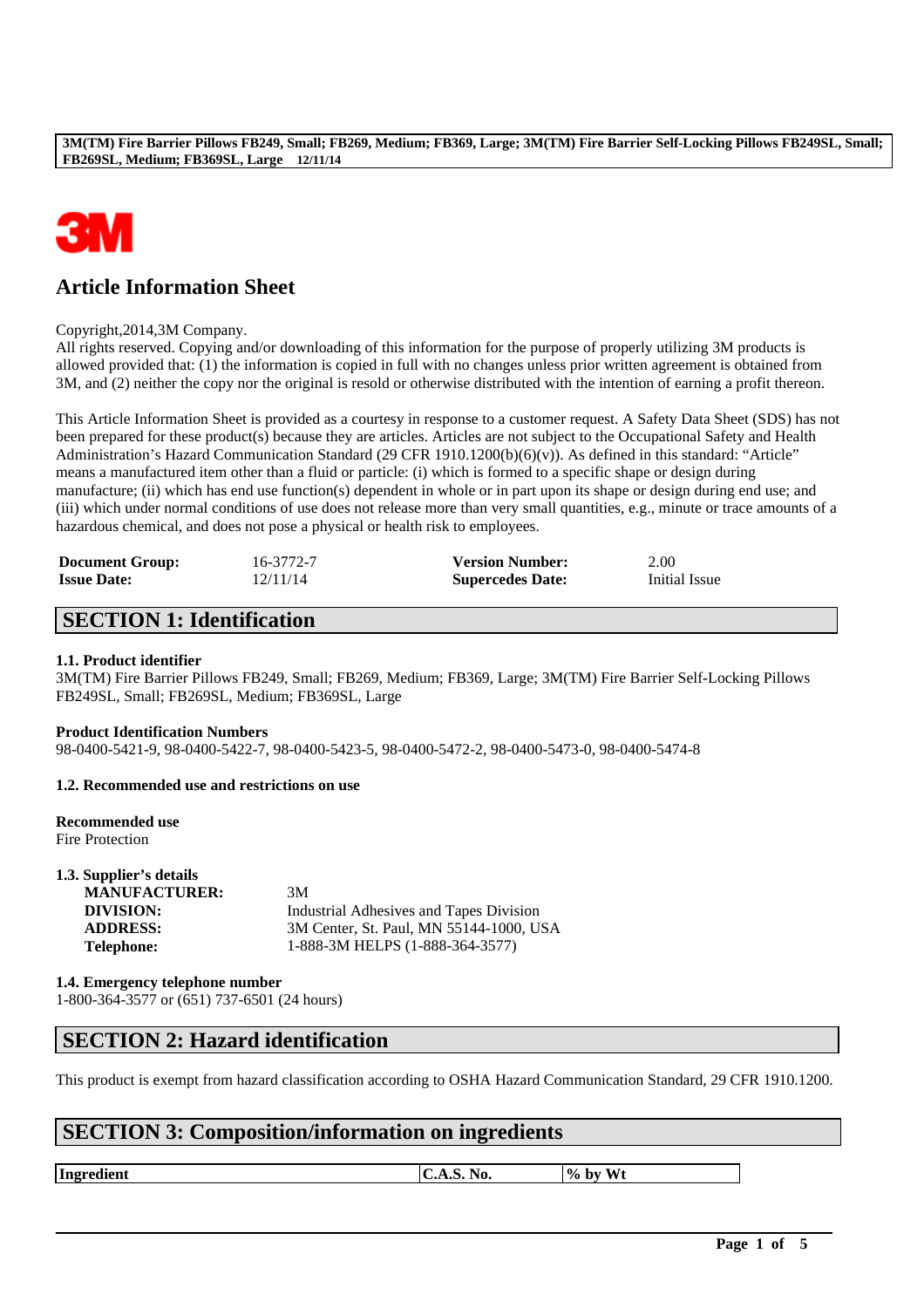| <b>Expantrol Flexible Intumescent Strips</b> | Mixture   | $40 - 60$ |
|----------------------------------------------|-----------|-----------|
| Fiber Mineral Wool                           | Mixture   | $35 - 55$ |
| Adhesive                                     | Mixture   | $1 - 3$   |
| <b>Plastic Film</b>                          | 9002-88-4 | $1 - 3$   |
| Hook & Loop Fastner                          | Mixture   | $0 - 3$   |
| Tape                                         | Mixture   | $0 - 2$   |

# **SECTION 4: First aid measures**

## **4.1. Description of first aid measures**

**Inhalation:**  No need for first aid is anticipated.

**Skin Contact:**  No need for first aid is anticipated.

**Eye Contact:**  No need for first aid is anticipated.

## **If Swallowed:**

No need for first aid is anticipated.

# **SECTION 5: Fire-fighting measures**

In case of fire: Use a fire fighting agent suitable for ordinary combustible material such as water or foam.

# **SECTION 6: Accidental release measures**

**6.1. Personal precautions, protective equipment and emergency procedures** Not applicable.

## **6.2. Environmental precautions**

Not applicable.

**6.3. Methods and material for containment and cleaning up** Not applicable.

# **SECTION 7: Handling and storage**

## **7.1. Precautions for safe handling**

This product is considered to be an article which does not release or otherwise result in exposure to a hazardous chemical under normal use conditions.

## **7.2. Conditions for safe storage including any incompatibilities**

No special storage requirements.

# **SECTION 8: Exposure controls/personal protection**

This product is considered to be an article which does not release or otherwise result in exposure to a hazardous chemical under normal use conditions. No engineering controls or personal protective equipment (PPE) are necessary.

\_\_\_\_\_\_\_\_\_\_\_\_\_\_\_\_\_\_\_\_\_\_\_\_\_\_\_\_\_\_\_\_\_\_\_\_\_\_\_\_\_\_\_\_\_\_\_\_\_\_\_\_\_\_\_\_\_\_\_\_\_\_\_\_\_\_\_\_\_\_\_\_\_\_\_\_\_\_\_\_\_\_\_\_\_\_\_\_\_\_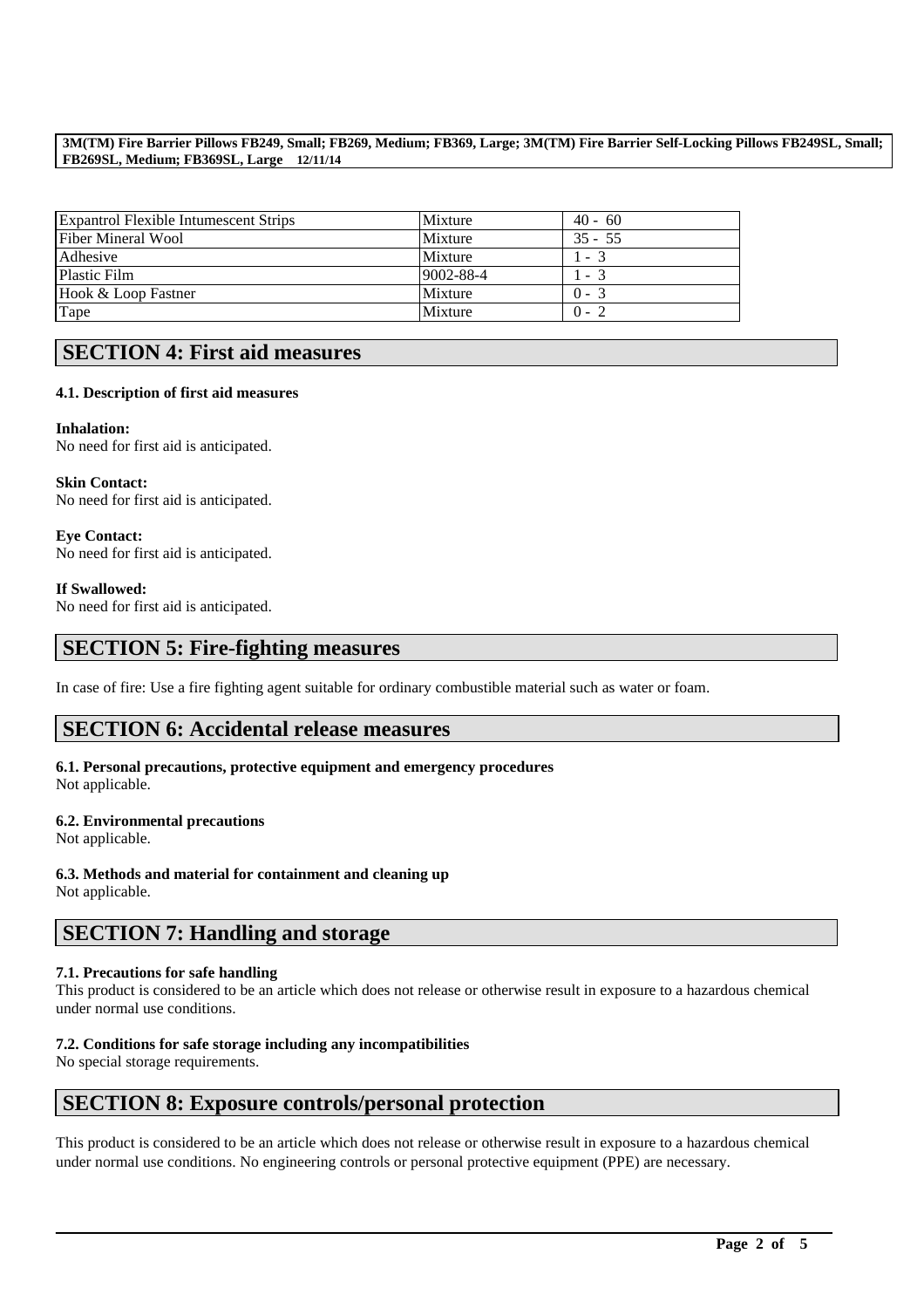# **SECTION 9: Physical and chemical properties**

## **9.1. Information on basic physical and chemical properties**

| <b>General Physical Form:</b>          | Solid                                                           |  |
|----------------------------------------|-----------------------------------------------------------------|--|
| Odor, Color, Grade:                    | Mineral fiber pillow with intumescent covering in a red plastic |  |
|                                        | pillow.                                                         |  |
| Odor threshold                         | Not Applicable                                                  |  |
| <b>Flash Point</b>                     | No Data Available                                               |  |
| <b>Flammability</b> (solid, gas)       | Not Classified                                                  |  |
| <b>Flammable Limits(LEL)</b>           | No Data Available                                               |  |
| <b>Flammable Limits(UEL)</b>           | No Data Available                                               |  |
| <b>Specific Gravity</b>                | No Data Available                                               |  |
| <b>Solubility in Water</b>             | Nil                                                             |  |
| Solubility- non-water                  | Not Applicable                                                  |  |
| Partition coefficient: n-octanol/water | No Data Available                                               |  |
| <b>Autoignition temperature</b>        | No Data Available                                               |  |
| <b>Decomposition temperature</b>       | Not Applicable                                                  |  |
| <b>Percent volatile</b>                | $0\%$                                                           |  |
| VOC Less H2O & Exempt Solvents         | 0 g/l                                                           |  |
|                                        |                                                                 |  |

# **SECTION 10: Stability and reactivity**

This material is considered to be non reactive under normal use conditions.

# **SECTION 11: Toxicological information**

## **Inhalation:**

No health effects are expected

**Skin Contact:** No health effects are expected

**Eye Contact:** No health effects are expected

**Ingestion:** No health effects are expected

## **Additional Information:**

This product, when used under reasonable conditions and in accordance with the directions for use, should not present a health hazard. However, use or processing of the product in a manner not in accordance with the product's directions for use may affect the performance of the product and may present potential health and safety hazards.

# **SECTION 12: Ecological information**

This article is expected to present a low environmental risk either because use and disposal are unlikely to result in a significant release of components to the environment or because those components that may be released are expected to have insignificant environmental impact.

\_\_\_\_\_\_\_\_\_\_\_\_\_\_\_\_\_\_\_\_\_\_\_\_\_\_\_\_\_\_\_\_\_\_\_\_\_\_\_\_\_\_\_\_\_\_\_\_\_\_\_\_\_\_\_\_\_\_\_\_\_\_\_\_\_\_\_\_\_\_\_\_\_\_\_\_\_\_\_\_\_\_\_\_\_\_\_\_\_\_

# **SECTION 13: Disposal considerations**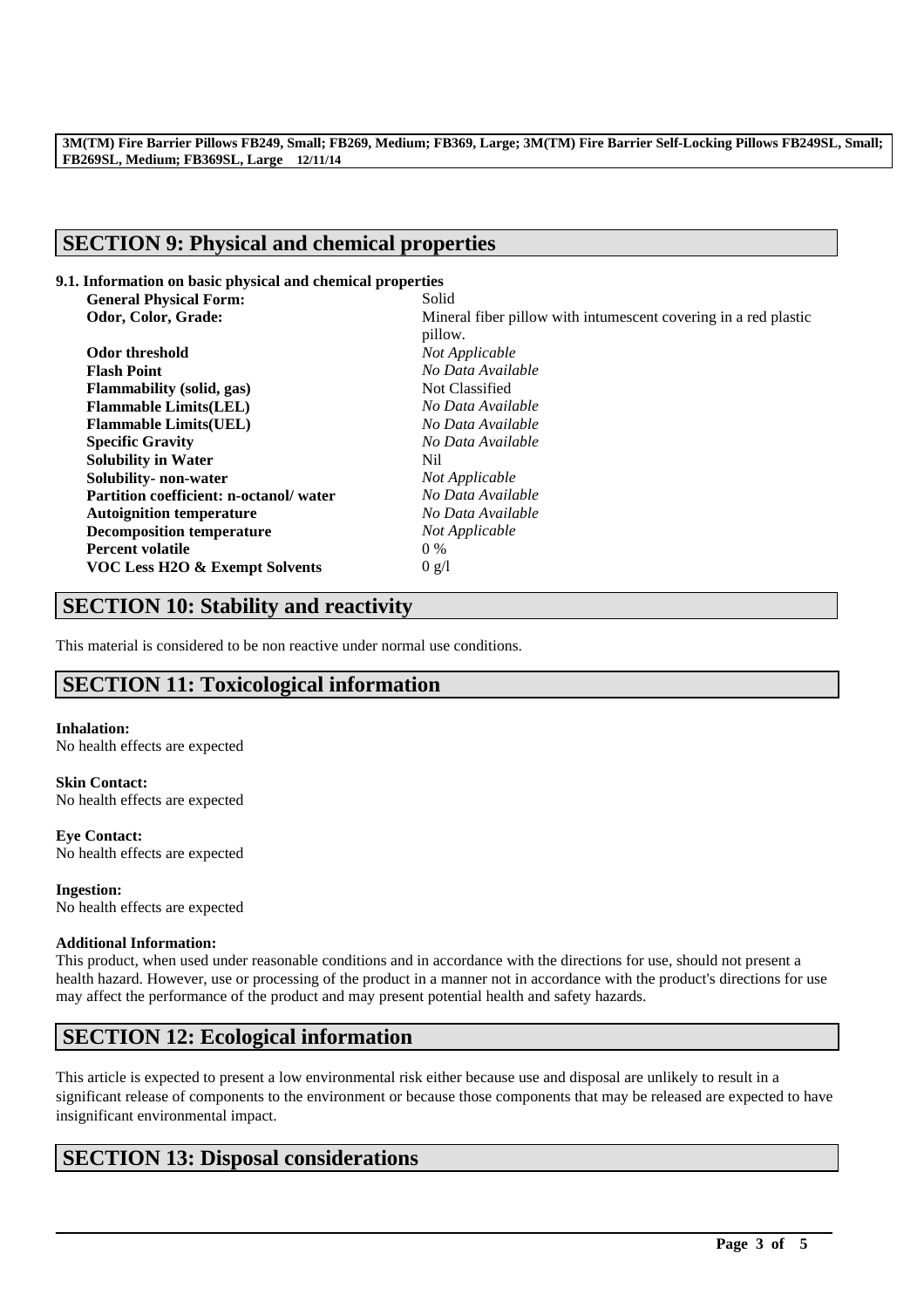Dispose of contents/container in accordance with the local/regional/national/international regulations.

# **SECTION 14: Transport Information**

For Transport Information, please visit **http://3M.com/Transportinfo** or call 1-800-364-3577 or 651-737-6501.

# **SECTION 15: Regulatory information**

#### **Chemical Inventories**

This product is an article as defined by TSCA regulations, and is exempt from TSCA Inventory requirements.

California Proposition 65

**Ingredient C.A.S. No. Classification**

Titanium Dioxide 13463-67-7 Carcinogen

WARNING: This product contains a chemical known to the State of California to cause cancer.

For additional regulatory information on this product, refer to www.3M.com/regs.

# **SECTION 16: Other information**

### **NFPA Hazard Classification**

**Health:** 0 **Flammability:** 0 **Instability:** 0 **Special Hazards:** None

National Fire Protection Association (NFPA) hazard ratings are designed for use by emergency response personnel to address the hazards that are presented by short-term, acute exposure to a material under conditions of fire, spill, or similar emergencies. Hazard ratings are primarily based on the inherent physical and toxic properties of the material but also include the toxic properties of combustion or decomposition products that are known to be generated in significant quantities.

## **HMIS Hazard Classification**

### **Health:** 0 **Flammability:** 0 **Physical Hazard:** 0 **Personal Protection:** E

Hazardous Material Identification System (HMIS® III) hazard ratings are designed to inform employees of chemical hazards in the workplace. These ratings are based on the inherent properties of the material under expected conditions of normal use and are not intended for use in emergency situations. HMIS® III ratings are to be used with a fully implemented HMIS® III program. HMIS® is a registered mark of the American Coatings Association (ACA).

| <b>Document Group:</b> | 16-3772-7 | <b>Version Number:</b>  | 2.00          |
|------------------------|-----------|-------------------------|---------------|
| <b>Issue Date:</b>     | 12/11/14  | <b>Supercedes Date:</b> | Initial Issue |

DISCLAIMER: The information in this Article Information Sheet (AIS) is believed to be correct as of the date issued. 3M MAKES NO WARRANTIES, EXPRESSED OR IMPLIED, INCLUDING, BUT NOT LIMITED TO, ANY IMPLIED WARRANTY OF MERCHANTABILITY OR FITNESS FOR A PARTICULAR PURPOSE OR COURSE OF PERFORMANCE OR USAGE OF TRADE. User is responsible for determining whether the 3M product is fit for a particular purpose and suitable for user's method of use or application. Given the variety of factors that can affect the use and application of a 3M product, some of which are uniquely within the user's knowledge and control, it is essential that the user evaluate the 3M product to determine whether it is fit for a particular purpose and suitable for user's method of use or application.

3M provides information in electronic form as a service to its customers. Due to the remote possibility that electronic transfer

\_\_\_\_\_\_\_\_\_\_\_\_\_\_\_\_\_\_\_\_\_\_\_\_\_\_\_\_\_\_\_\_\_\_\_\_\_\_\_\_\_\_\_\_\_\_\_\_\_\_\_\_\_\_\_\_\_\_\_\_\_\_\_\_\_\_\_\_\_\_\_\_\_\_\_\_\_\_\_\_\_\_\_\_\_\_\_\_\_\_